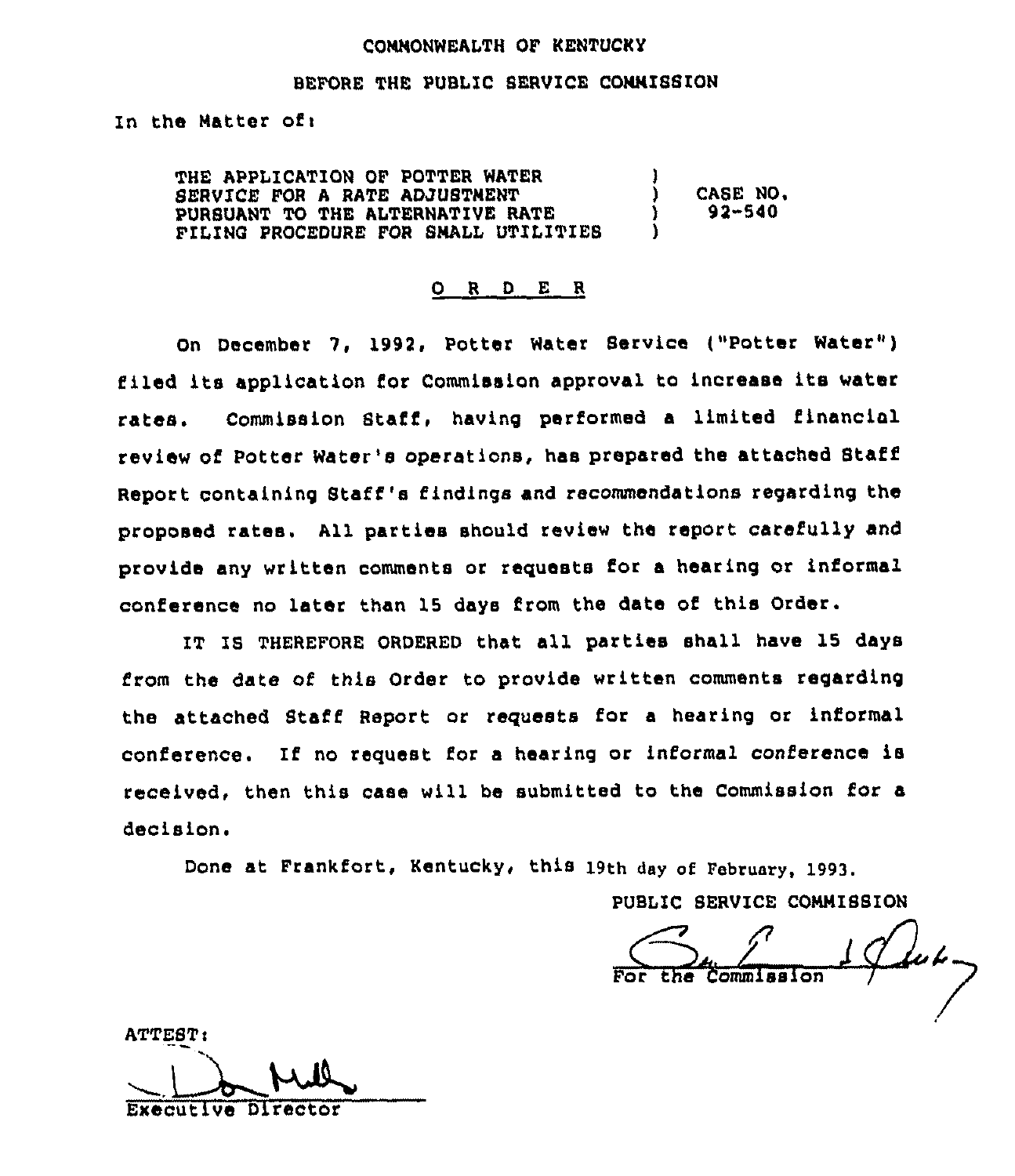#### COMMONWEALTH OF KENTUCKY

#### BEFORE THE PUBLIC SERVICE COMMISSION

#### In the Matter of:

 $\cdot$ 

THE APPLICATION OF POTTER WATER SERVICE FOR A RATE ADJUSTNENT PURSUANT TO THE ALTERNATIVE RATE FILING PROCEDURE FOR SMALL UTILITIES

CASE NO. 92-540

#### STAFF REPORT

Prepared Bys Carl S. Combs Public Utility Financial Analyst Water and Sewer Revenue Requirements Branch Financial Analysis Division

Prepared Bys George Steinmetz Public Utility Rate Analyat Communications, Water and Sewer Rate Design Branch Rates and Research Division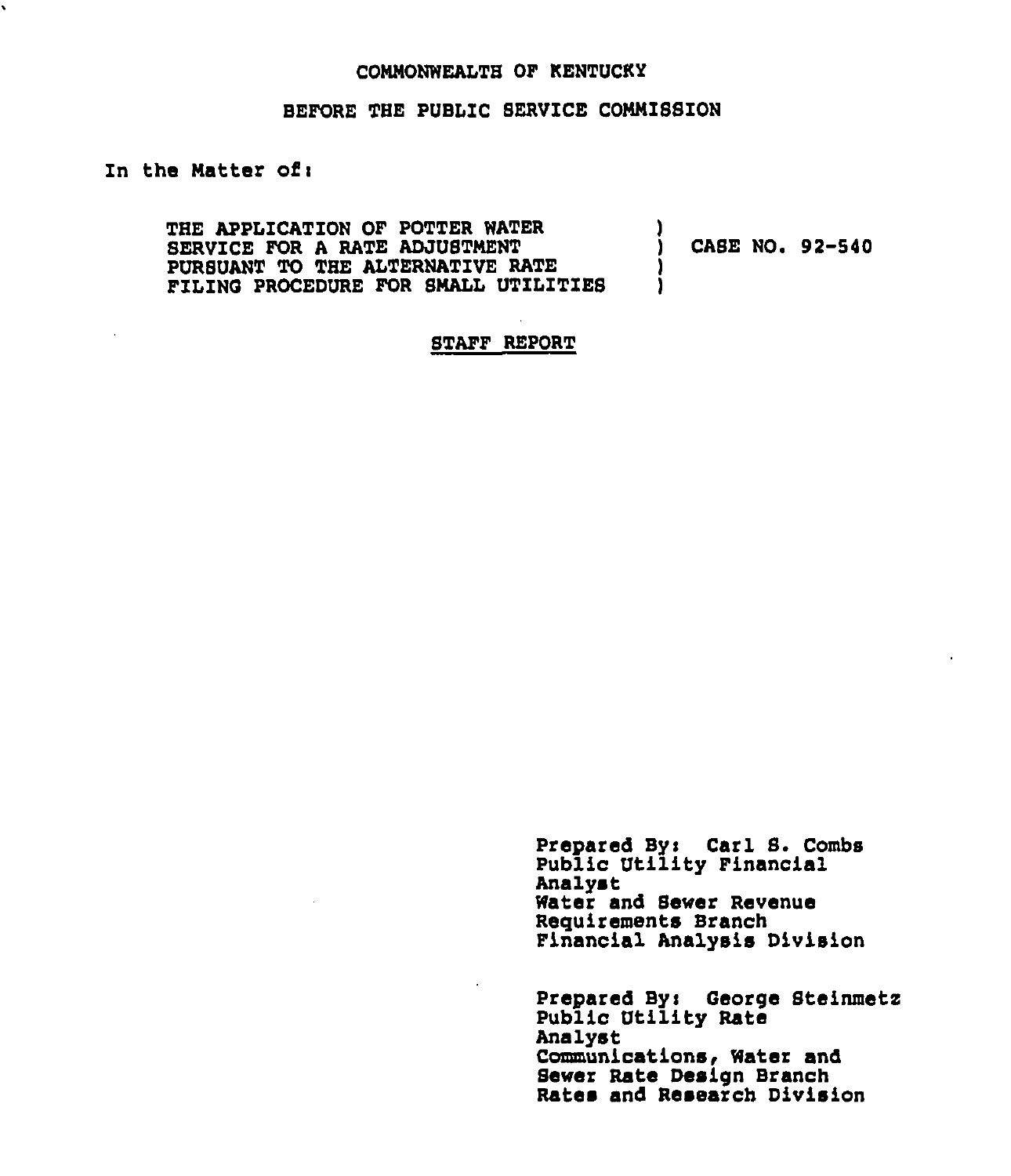#### STAFF REPORT

#### ON

### POTTER WATER SERVICE

# CASE NO. 92-540

# A. Preface

On December 7, 1992, Potter Water Service ("Potter Water" ) filed an application with the Commission seeking to increase its water rates pursuant to the Alternative Rate Piling Prooedure for Small Utilities. The proposed rates would generate approximately \$16,040 annually in additional revenues, an increase of 38.2 percent over normalized test-year revenues of \$42,005.

In order to evaluate the requested increase, the Commission Staff ("Staff") chose to perform a limited financial review of Potter Water's operations for the test period, calendar year 1991. Since potter Water reguested and received Staff assistance in preparing this application, the field review was done prior to the filing of the application. Carl Salyer Combs of the Commission's Division of Pinancial Analysis conducted the review on August 18- 19, 1992, at the home of Roy C. Potter, the owner of Potter Water. Mr. Combs is responsible for this Staff Report except for the sections on operating revenues and rate design whioh were prepared by George Steinmetz of the Commission's Division of Research. Mr. Steinmetz collected the information for his billing analysis December 28, 1992, at the home of Roy C. Potter.

During the course of the review, Potter Water was advised that all proposed adjustments to test-year expenses must be supported by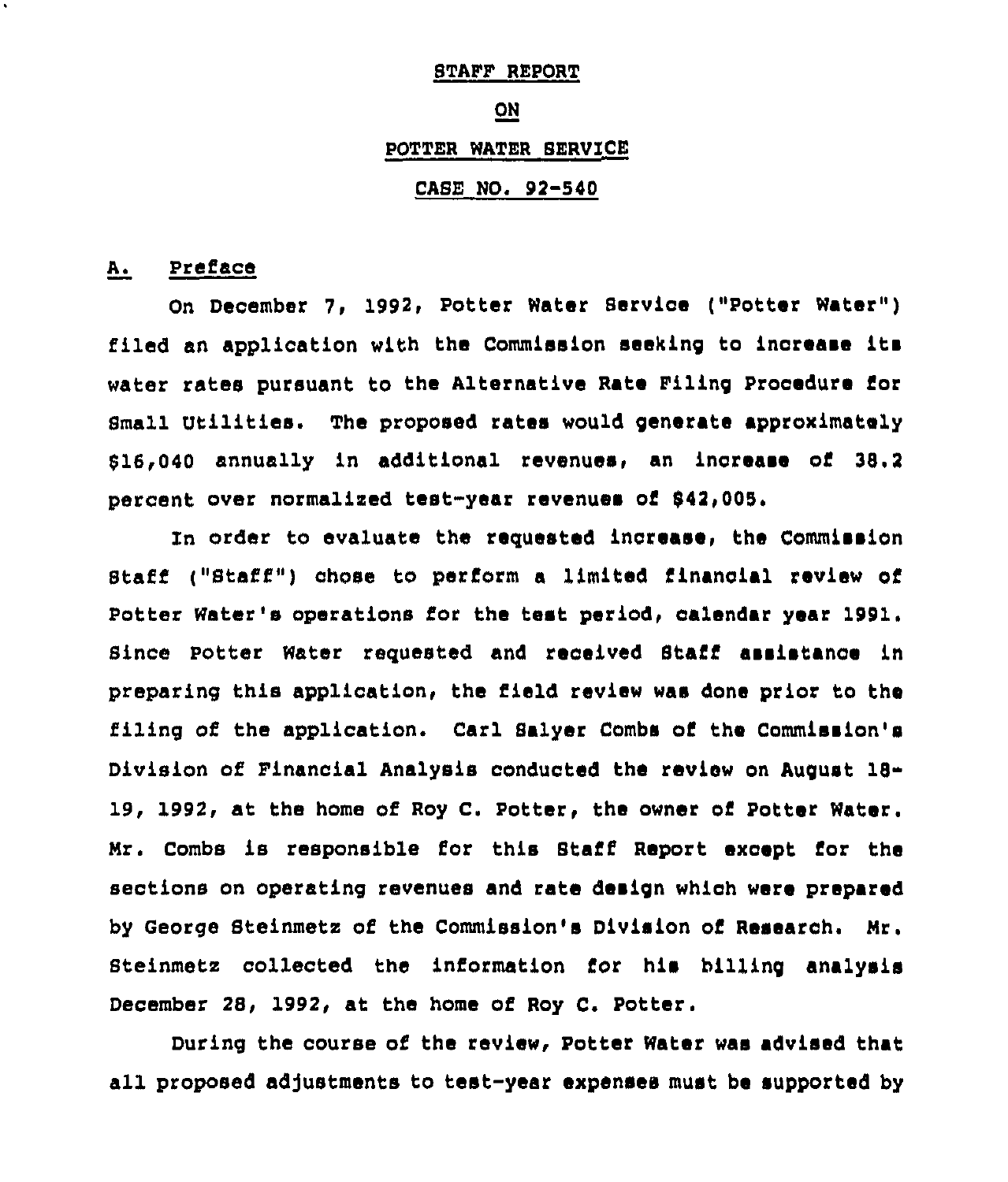Staff Report PSC Case No. 92-\$40 Page <sup>2</sup> of 10

some form of dooumentation, suoh as an invoioe, or that all suoh adjustments must be known and measurable. Based upon the findings of this report, Staff recommends that Potter Water be authorised to inorease its annual operating revenues by 5951.

#### ~8co e

The scope of the review was limited to obtaining information to determine whether reported test-period operating revenues and expenses were representative of normal operations. lnsignifioant or immaterial disorepanoiee were not pursued and are not addressed herein.

### B. Analvsis of Ooeratino Revenues and Exoenses

### Operating Revenues

Zn its 1991 annual report, Potter Water reported test year operating revenues of \$40,585.

As part of the review of Potter Water, Staff prepared a billing analysis. Based on water usage filed by Potter Water and information obtained during the field review, Staff's billing analysis produced normalised test year revenue of \$42,005.

#### Ooeratino Exoenses

Potter Water reported test-period operating expenses of 5\$4,282 whioh it proposed to reduoe by 57,504. After reviewing Potter Water's records, Staff found test-year operating expenses to be reasonable and prudently incurred. The pro forma adjustments and other Staff ad)ustments to test-period operations are discussed in the following seotionsi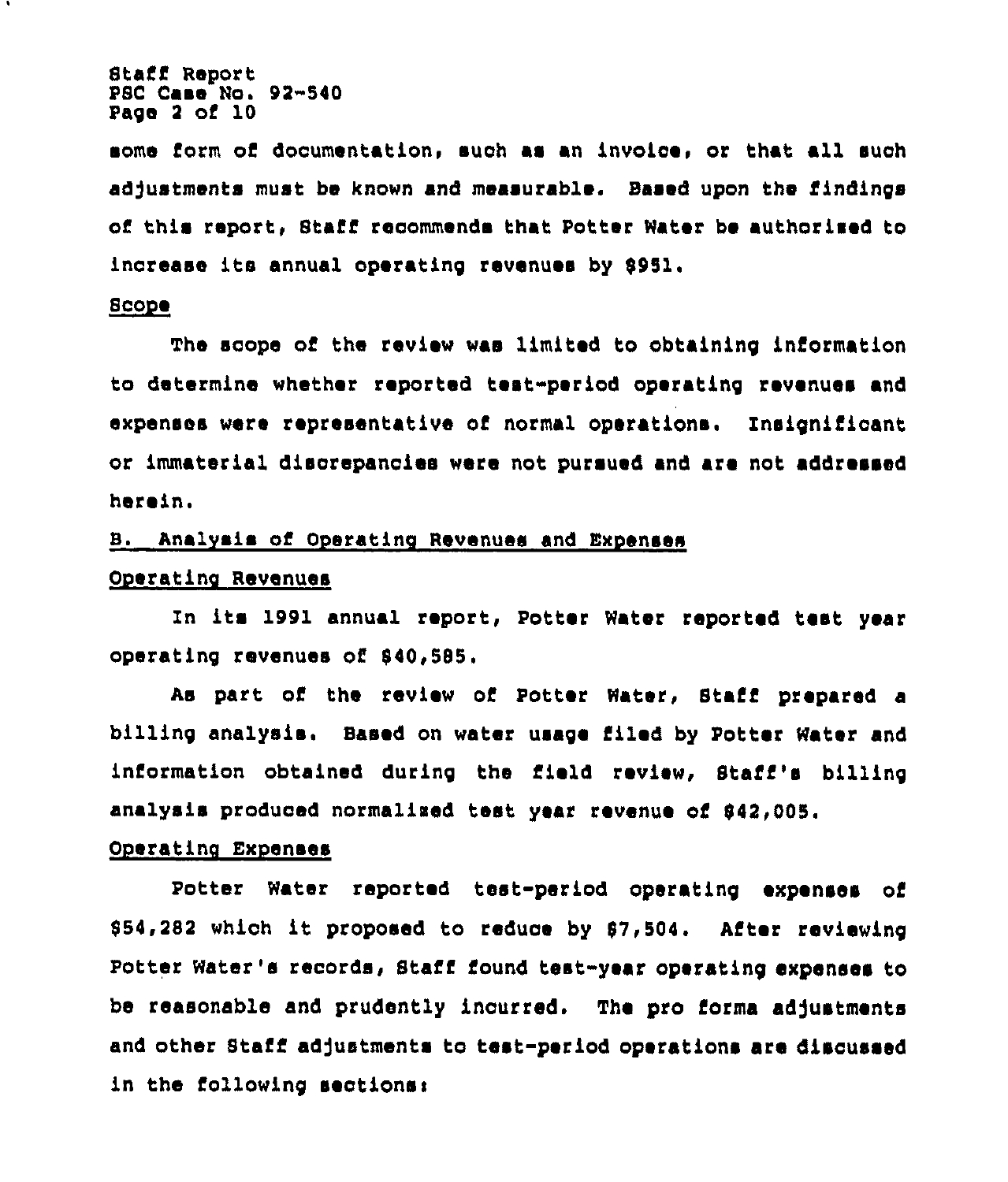#### staff Report PSC Case No. 92-540 Page 3 of 10

#### Salaries and Wages - Officers/Nanacement Fee

Potter Water reported test-year salaries and wages paid to officers of \$9,220. This amount was ior Roy C. Potter, the owner and sole officer. Roy Lee Potter, Roy C. Potter's grandson, has assumed the duties associated with the daily operation of the utility, according to Potter Water. Staff is of the opinion that Roy Lee Potter received adequate compensation during the test year for his services as an employee, Since Roy C. Potter is no longer involved in the daily operation of the utility, Staff recommends that the salary of \$9,220 be excluded for rate-making purposes.

As Roy C. Potter is currently providing management services to Potter Water, he is entitled to a management fee. The Commission's normal practice in cases involving small water utilities is to allow an annual management fee of \$2,400 and Staff is of the opinion that that amount is appropriate in this instance. Therefore, Staff recommends inclusion of an annual payment of \$ 2,400 to Roy C. Potter and further recommends that it be considered a management fee for rate-making purposes.

#### Materials and Supplies Expense

Potter Water reported test-year materials and supplies expense of \$10,160. However, in its application Potter Water listed a materials and supplies expense of \$2,481. Based upon the field review, Staff agrees that materials and supplies expense of \$2,481 should be included for rate-making purposes.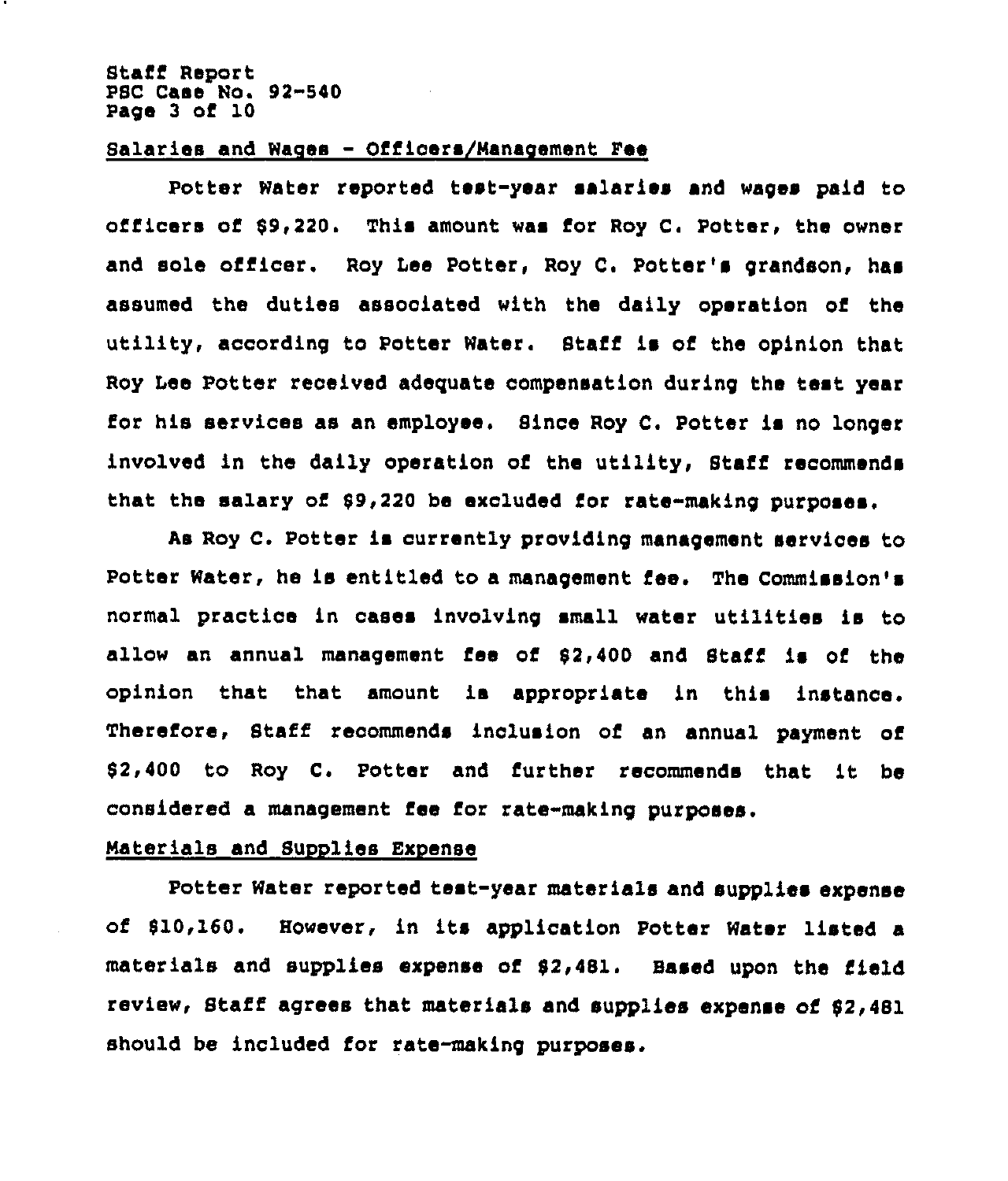#### Stafi Report P8C Case No. 92-540 Page <sup>4</sup> of 10

#### Wiscellaneous Expense

Potter Water reported test-year miscellaneous expense of 85,999, but listed miscellaneous expense of 86,174 in its application. According to Potter Water, a test-year payment of 8175 to Paul Baker for tax preparation fees was inadvertently omitted from the total shown in its 1991 annual report. Btaff agrees with the inclusion of this payment in miscellaneous expense.

During the test year, Potter Water made payments totaling \$835 to an accounting firm for services related to a previous rate case. Therefore, Staff recommends that test-year miscellaneous expense be reduced by 8835 for rate-making purposes. This matter will be addressed further in this report in a section on amortization expense. Staff has included annual miscellaneous expense of \$5,339 for rate-making purposes.

#### Depreciation Expense

Potter Water reported test-year depreciation expense of \$13,858. However, of that amount, \$5,245 represents depreciation on non-utility property. Staff recommends that this portion be excluded for rate-making purposes.

Zn its application, Potter Water proposed to include the cost of a truck purchased in 1991. <sup>A</sup> copy of the note with Citizens Bank of Pikeville was provided and it shows that the amount financed was 816,611. As the Commission's Engineering Division has determined that the truck should be depreciated over 5 years, annual depreciation expense associated with that item would be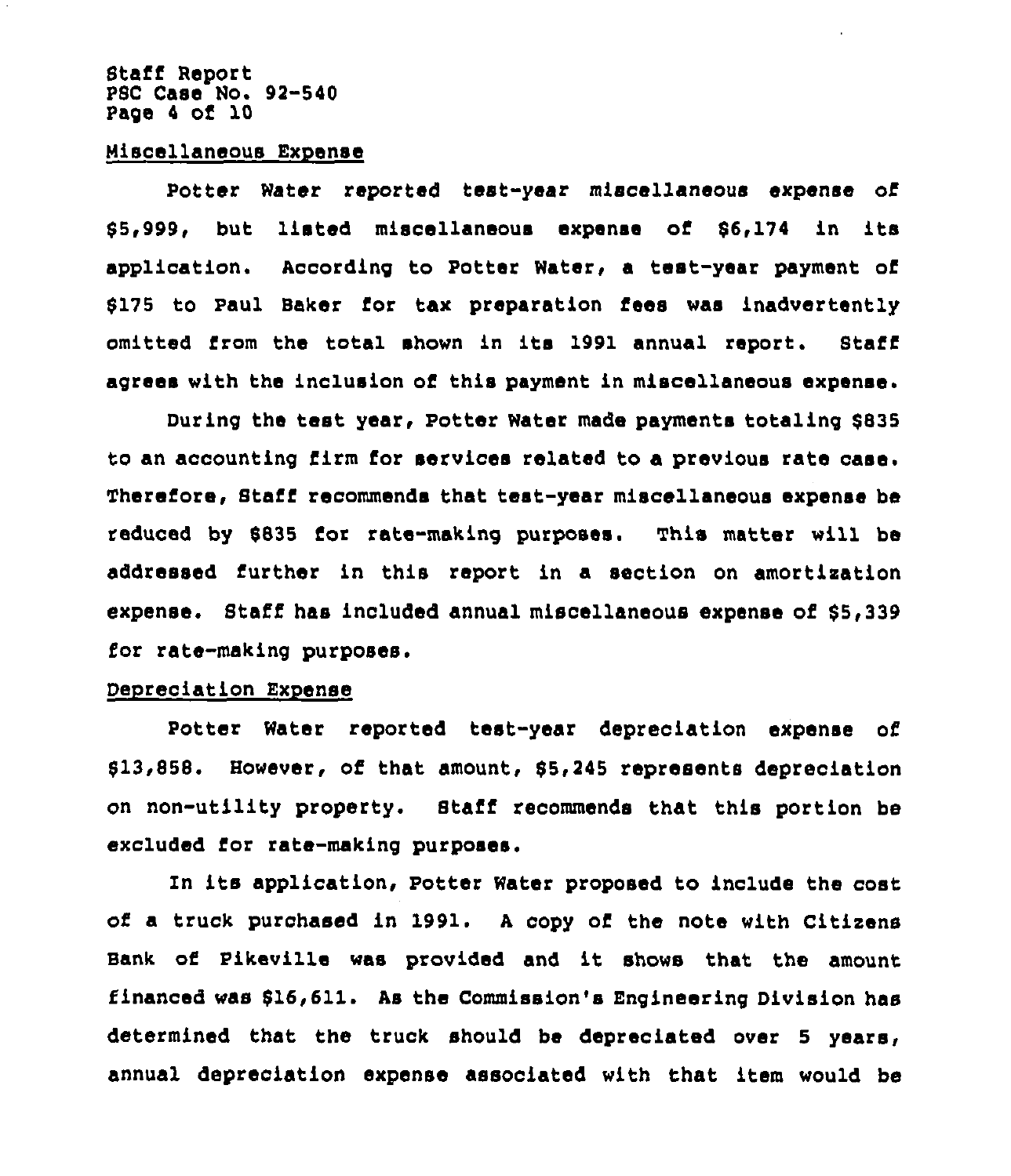Staff Report PSC Case No. 92-540 Page 5 of 10

 $53,322<sup>1</sup>$  and Staff recommends that amount be included for ratemaking purposes. Combined with the reported teat-year amount of \$8,613 on utility property, Staff recommends inclusion of total annual depreciation expense of 811,935 for rate-making purposes. Amortisation Expense

As mentioned previously in the section on miscellaneous expense, Staff recommended that 8835 in accounting fees related to a previous rate case<sup>2</sup> be excluded for rate-making purposes. Normally, the Commission has allowed expenses related to rate cases to be amortised over <sup>3</sup> years. Therefore, Staff recommends that the aforementioned fees be amortised over 3 years and has included annual amortisation expense of 8278 for rata-making purposes.

#### Interest Expense

Potter Water reported test-year interest expense of \$1,909 which was associated with the purchase of a truck discussed in a previous section on depreciation expense. The truck loan with Citisens Bank of Pikeville is being amortised over 36 months or <sup>3</sup> years. According to the terms of the note, Potter Water should have made 24 payments at this point. Therefore, Staff recommends that interest due for the third year, which totals \$367, be included for rate-making purposes.

 $\mathbf{r}$  $$16,611/5$  years =  $$3,322$  annually.

 $\overline{\mathbf{2}}$ Case No. 90-264< The Application of Roy Potter Water Service for a Rate Adjustment Pursuant to the Alternative Rate Filing Procedure for Small Utilities, Order dated March 11, 1991.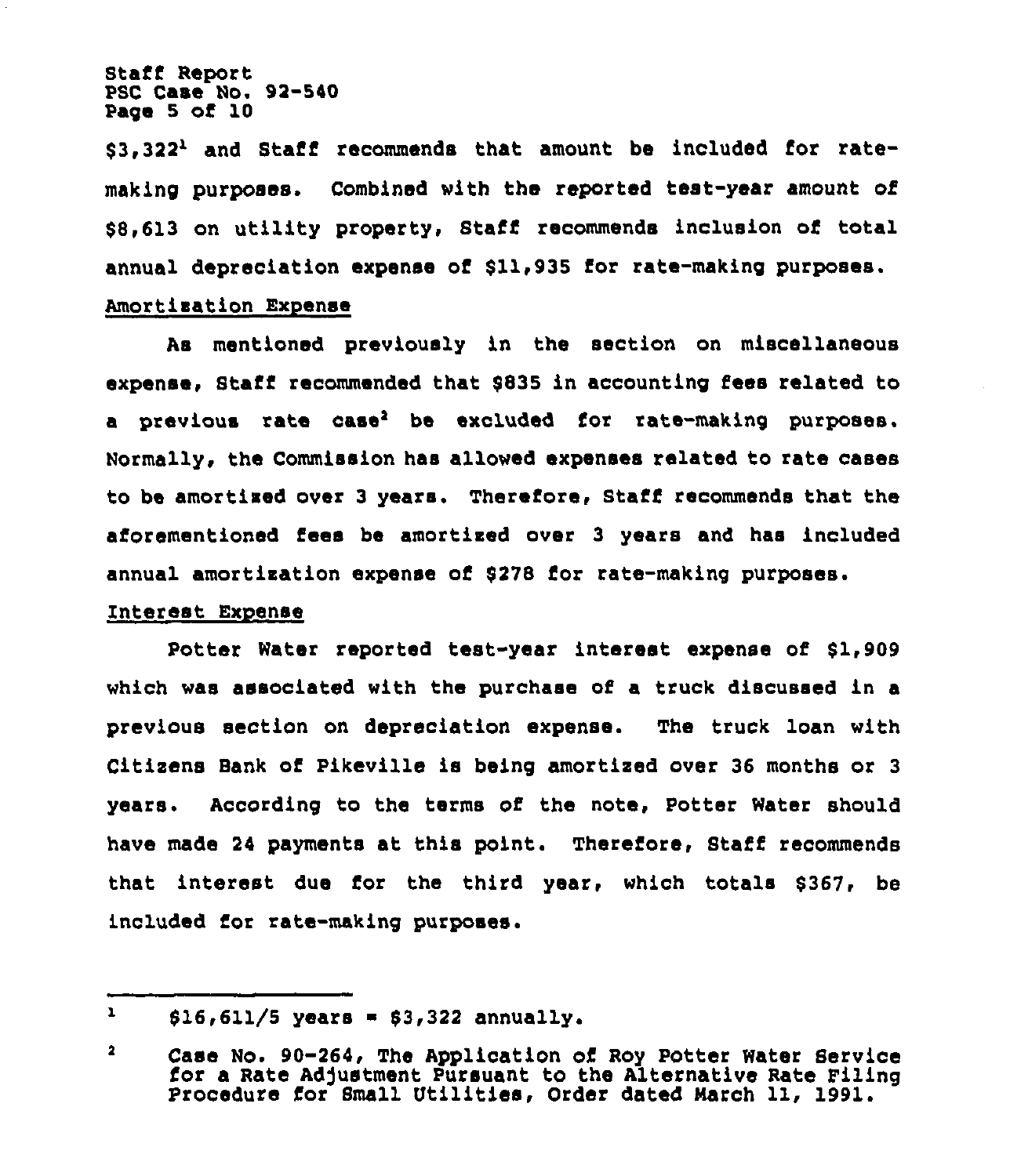Staff Report PSC Case No. 92-540 Page 6 of 10

## Operations Summary

Based on the recommendations of Staff contained in this report, Potter Water's operating statement would appear as follows:

|                                                          | <b>Test Year</b><br>Actual | Recommended<br>Adjustments | <b>Test Year</b><br>Adjusted |
|----------------------------------------------------------|----------------------------|----------------------------|------------------------------|
| Operating Revenues:                                      | \$40,585                   | 1,420<br>S.                | \$42,005                     |
| Operating Expense:                                       |                            |                            |                              |
| Salaries & Wages-Employees<br>Salaries & Wages-Officers/ | 10,038<br>S.               | \$<br>--0                  | \$10,038                     |
| Management Fee                                           | 9,220                      | < 6, 820                   | 2,400                        |
| Materials & Supplies                                     | 10,160                     | < 7,679                    | 2,481                        |
| Contractual Services                                     | 561                        | $-0-$                      | 561                          |
| Transportation Expense                                   | 721                        | $-0-$                      | 721                          |
| Insurance Expense                                        | 1,852                      | -0−                        | 1,852                        |
| Miscellaneous Expense                                    | 5,999                      | <660>                      | 5,339                        |
| Depreciation Expense                                     | 13,858                     | 21,923>                    | 11,935                       |
| Amortization Expense                                     | $-0-$                      | 278                        | 278                          |
| Taxes Other Than Income                                  | 1,873                      | $-0-$                      | 1,873                        |
| Total Operating Exp.                                     | $5 - 54, 282$              | 5<16,804>                  | \$37,478                     |
| Operating Income                                         | 5<13,6975                  | \$T8,224                   | $5 - 4, 527$                 |
| Other Deductions:                                        |                            |                            |                              |
| Interest Expense                                         | 1,909                      | \$ <1,542>                 | 367                          |
| Net Income                                               | 5 < 15,606                 | 19,766<br>Ś                | 4,160                        |

# C. Revenue Requirements Determination

The approach freguently used by the Commission to determine revenue reguirements for small, privately-owned utilities is the calculation of an operating

This approach is used primarily when there is no basis for a rate-of-return determination or due to the fact that the cost of the utility plant has fully, or largely, been recovered through the receipt of contributions, either in the form of grants or donated

 $\mathbf{3}$ 

Operating ratio = operating expense/operating revenue.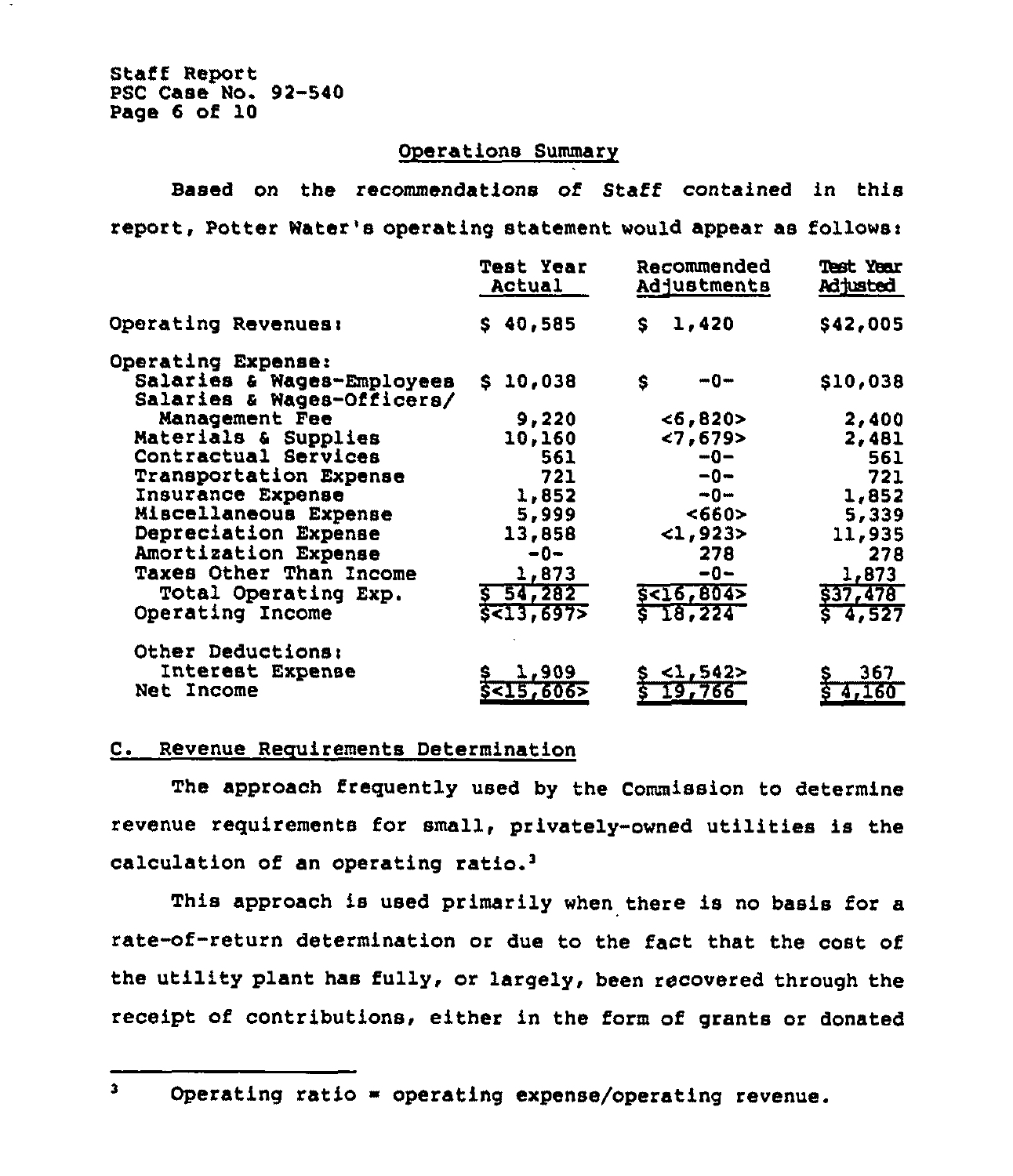Staff Report PSC Case No. 92-540 Page 7 of 10

property. As Potter Water fits this description, Staff recommends use of an operating ratio for determining revenue requirements. The ratio generally used by the Commission in order to provide for equity growth is 88 percent. In this instance, the use of an 88 percent operating ratio applied to the test-year operating expense plus allowing a dollar-for-dollar coverage of interest expense results in a total revenue requirement of \$42,956 and an increase of \$9514 in annual revenues.

### D. Rate Design

In Section II, (1)(c) of the application under increased cost information, Potter Water filed a schedule of its present and proposed rates. Potter Water's rate schedule consists of a two step declining block schedule for its retail customers<sup>5</sup> and a flat rate<sup>6</sup> for its one resale customer. The proposed rates for the retail customers would increase the first step by approximately 7.9 percent, while increasing the last step by 300 percent. Potter Water's proposed rate for its resale customer is the same as the current rate.

 $\blacktriangle$ Adjusted Operating Expense/Operating Ratio Subtotal  $$37,478/.88$  $$ 42,589$ <br> $$ 367$ <br> $$ 42,956$ Interest Expense 367 Revenue Requirement<br>Less: Adjusted Tes 8 42,956 Less: Adjusted Test-Year Operating Revenues \$<42,005> Amount of Increase Required 951

5 First 2,000 Minimum Bill Over 2,000 gallons

6 \$.0115 per gallon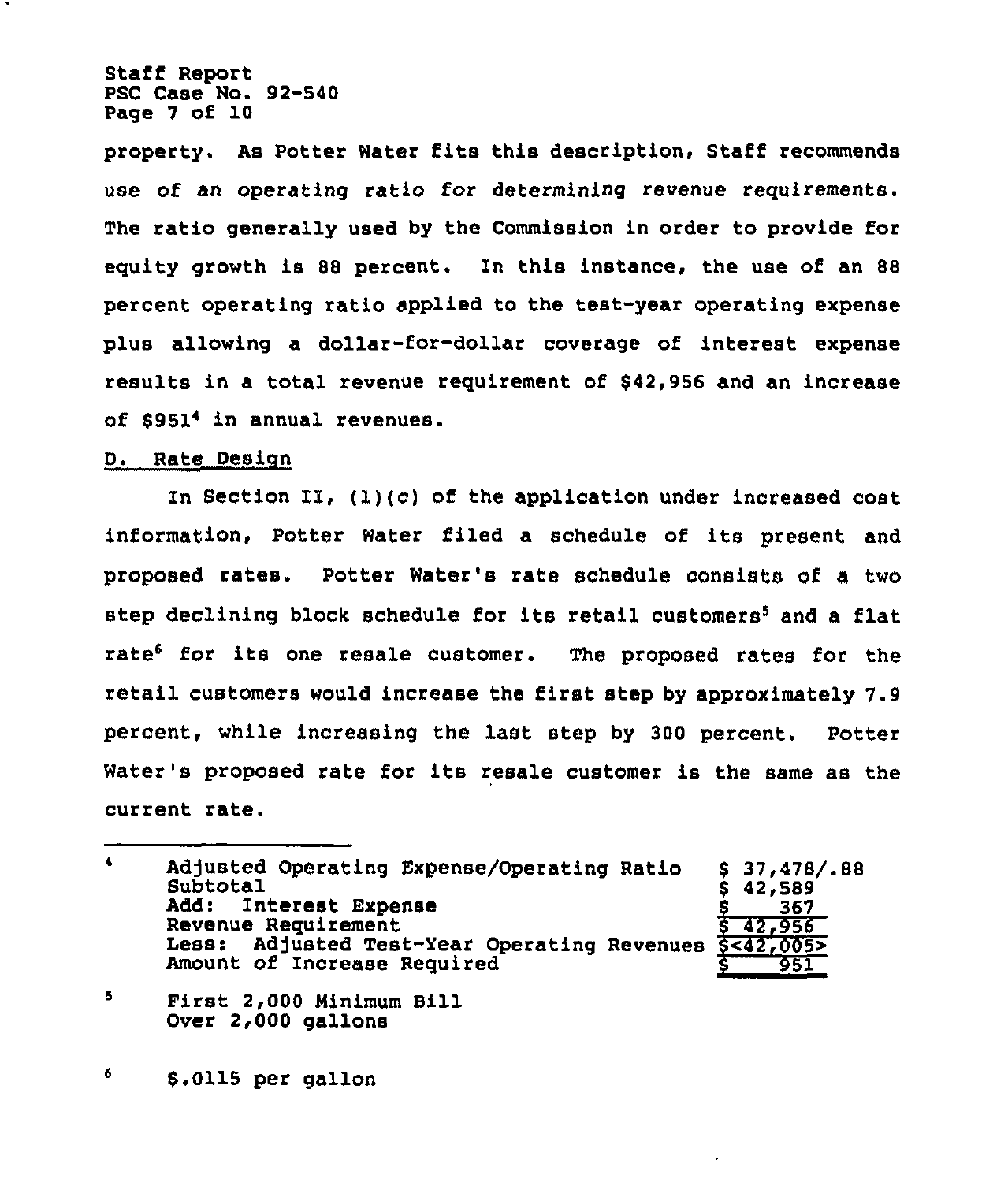Staff Report PSC Case No. 92-540 Page 8 of 10

Potter Water presented other information in support of this disproportionate distribution of the requested increase. Potter Water explained in its application that salas to Mother Nature Water Plant had declined sufficiently to cause a decrease of \$16,104 in revenue September 1991 and August 1992. This decrease in revenue resulted from a drop in water usage from the test year 1991 to 1992. The residential usage decreased from approximately <sup>4</sup> million gallons to 3.5 million gallons and the wholesale customer's decreased from approximately 2.8 million gallons to approximately 750,000 gallons. The Staff believes that this drop in usage is attributable to the change in rate design approved in March, 1991 and the rate increase approved in August 1991.<sup>7</sup> Furthermore, at the end of 1992, the usage of the wholesale customer had returned to almost the same level of usage as in the test year.<sup>8</sup> Potter Water stated a wish to avoid putting any unnecessary hardship on any of their customers by asking for the major part of the increase to be put on the excessive water users.

Until the second quarter of 1991, all of Potter Water's customers paid a flat rate which allowed for an unlimited usage of

 $\mathbf{7}$ Case No. 91-103, The Application of Roy Potter Water Service for a Rate Adjustment Pursuant to the Alternative Filing Procedure for Small Vtilities.

<sup>6</sup> Mother Nature Water Plant: October 1991 60,200 gallons October 1992 59,000 gallons, November 1991 60,600 gallons November 1992, 51,500 gallons.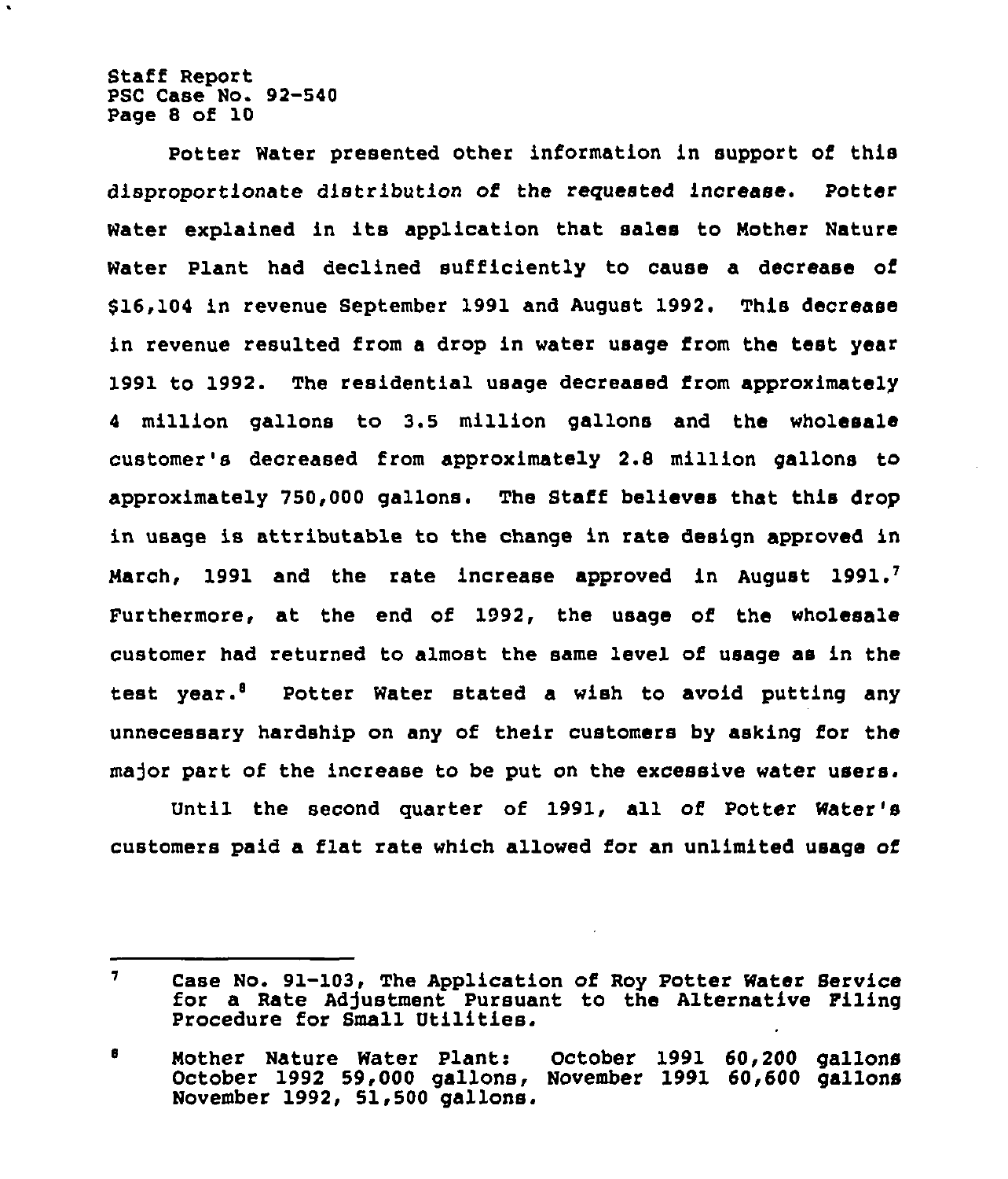Staff Report PSC Case No. 92-540 Page 9 of 10

water. The rate design was changed in Case No.  $90-264$ , mainly because of a need to promote conservation and increase the customer's awareness of leaks on their property. potter Water has filed water usage records in this case that indicate that progress in conservation efforts and stopping excessive leakage has taken place since the new rate design has been in effect. The average monthly usage of a retail customer of Potter water has gone from over 6,000 gallons to approximately 5,000 gallons. This precludes relying on the conservation rationale for the disproportional increase to the second step of the rate design as the present rate is already encouraging conservation.

The Commission Staff agrees that the resale customer should be omitted from any rate increase so that in the future it will be encouraged to maintain a usage level that will help pay for the cost of maintaining and upgrading the water system. The Staff believes that an approximate 5.8 percent increase across the board to the retail customers would be the most efficient way to raise the required revenue. Staff has developed rates that will produce the revenue required to meet annual operating expenses and provide for equity growth. Therefore, Staff recommends that the schedule of rates in Appendix <sup>A</sup> be approved for services rendered.

 $\bullet$ Case No. 90-264, The Application of Roy Potter Water Service for a Rate Adjustment Pursuant to the Alternative Filing Procedure for Small Utilities.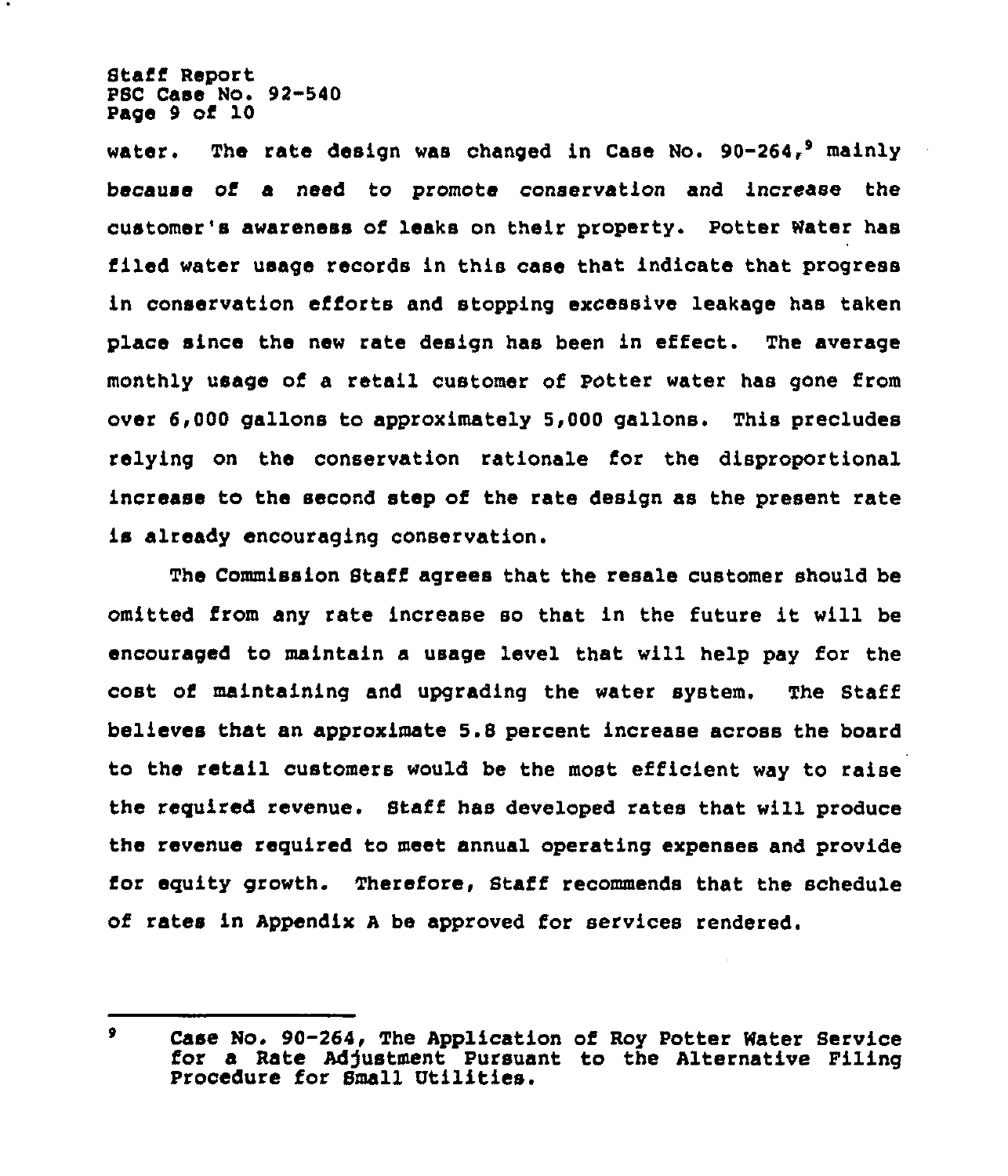Staff Report PSC Case Ho. 92-540 Page 10 of 10

E. Signatures

 $\ddot{\phantom{0}}$ 

Prepared By: (Carl S. Combs Public Utility Financia Analyst Water and Sewer Revenue Requirements Branch Financial Analysis Division

Prepared By: George Steinmet Public Utility Rate Analys Communications, Water and Sewer Rate Design Branch

Rates and Research Divisio